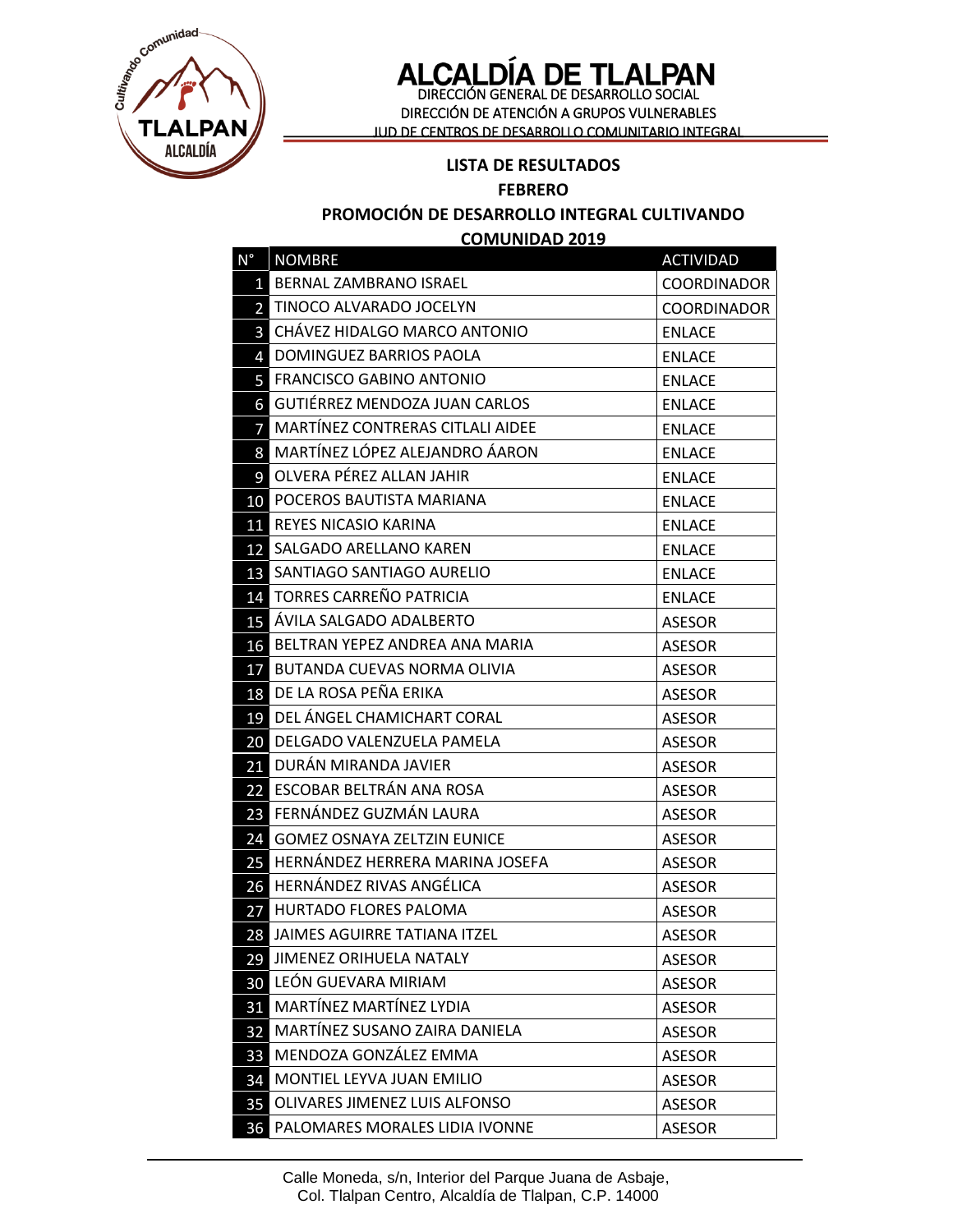E MALE TLALPAN<br>
ALCALDÍA

### **ALCALDÍA DE TLALPAN**<br>DIRECCIÓN GENERAL DE DESARROLLO SOCIAL DIRECCIÓN DE ATENCIÓN A GRUPOS VULNERABLES JUD DE CENTROS DE DESARROLLO COMUNITARIO INTEGRAL

|                 | <b>37 PEDRAZA CASTRO LESLY XARENY</b>   | <b>ASESOR</b>     |
|-----------------|-----------------------------------------|-------------------|
|                 | 38 PEÑA MIRANDA HECTOR ARMANDO          | <b>ASESOR</b>     |
|                 | <b>39 PEREZ BOTELLO XOCHITL RUTH</b>    | <b>ASESOR</b>     |
|                 | 40 PÉREZ NICOLAT GABRIELA ELIZABETH     | <b>ASESOR</b>     |
| 41              | PUENTE LOMELÍ ARTURO                    | <b>ASESOR</b>     |
| 42              | RAMÍREZ BALDERRAMA MARTÍN               | <b>ASESOR</b>     |
| 43              | REYES SÁNCHEZ ROSA MARÍA                | <b>ASESOR</b>     |
| 44              | <b>RIVAS FUENTES ANDRES</b>             | <b>ASESOR</b>     |
|                 | 45 RIVERA GAMERO DULIA                  | <b>ASESOR</b>     |
| 46              | RODRIGUEZ FLORES MARIO ANGEL            | <b>ASESOR</b>     |
| 47              | ROJO MIRELES ERIKA SARAI                | <b>ASESOR</b>     |
| 48              | ROMERO PALOMARES MARTHA YESSICA         | <b>ASESOR</b>     |
| 49              | ROMO COLMENERO MARÍA GUADALUPE          | <b>ASESOR</b>     |
|                 | 50 RUIZ OLVERA GERARDO YAEL             | <b>ASESOR</b>     |
|                 | 51 SALAZAR PEÑA MARTA ELENA             | <b>ASESOR</b>     |
|                 | 52 SALVADOR RIVERA LUIS ALBERTO         | <b>ASESOR</b>     |
| 53              | SÁNCHEZ MÉNDEZ DANGHEL KARELY           | <b>ASESOR</b>     |
|                 | 54 SÁNCHEZ VEGA GERMÁN EDUARDO          | <b>ASESOR</b>     |
| 55              | <b>SUAREZ NAVA DIANA</b>                | <b>ASESOR</b>     |
|                 | 56 TELLEZ PEREZ LESLIE DANIELA          | <b>ASESOR</b>     |
|                 | <b>57 VALADEZ ANDRADE LAURA</b>         | <b>ASESOR</b>     |
|                 | 58 VALDÉS FRANCISCO JAVIER              | <b>ASESOR</b>     |
| 59              | <b>VELA SAINZ YANET</b>                 | <b>ASESOR</b>     |
| 60              | VELÁZQUEZ GÓMEZ PATRICIA                | <b>ASESOR</b>     |
|                 | 61 VILLAREAL MIRANDA OMAR               | <b>ASESOR</b>     |
|                 | 62 ZAMORA HERRERA ALVINO                | <b>ASESOR</b>     |
|                 | 63 ZAMORA URIBE GIOVANNA                | <b>ASESOR</b>     |
|                 | 64 ZAVALA REZA CINDY NOEMÍ              | <b>ASESOR</b>     |
|                 | 65 AGUILERA GONZALEZ JUAN               | <b>INSTRUCTOR</b> |
| 66              | ALONSO MENDOZA CHRISTIAN ALBERTO        | <b>INSTRUCTOR</b> |
| 67              | ALTAMIRANO JIMÉNEZ VICENTA MAGDALENA    | <b>INSTRUCTOR</b> |
| 68              | ÁLVAREZ AUDELO JUANA ISAURA             | <b>INSTRUCTOR</b> |
| 69              | ALVAREZ TELLEZ MITZI JOCELYN            | <b>INSTRUCTOR</b> |
| 70              | ÁNGELES GARCÍA VICTORIA MARÍA MAGDALENA | <b>INSTRUCTOR</b> |
| 71              | ANGELES SOLARES DIEGO                   | <b>INSTRUCTOR</b> |
| 72              | ANGUIANO RANGEL MARÍA DEL ROSARIO       | <b>INSTRUCTOR</b> |
| 73              | <b>APARICIO GRAJALES LIZETH</b>         | <b>INSTRUCTOR</b> |
| 74              | ARVIZU CADENA EUGENIA MONSERRAT         | <b>INSTRUCTOR</b> |
| 75              | ÁVILA RODRÍGUEZ MA. BELEM               | <b>INSTRUCTOR</b> |
| $\overline{76}$ | BARRALES CAYEROS LUZ MARÍA GEORGINA     | <b>INSTRUCTOR</b> |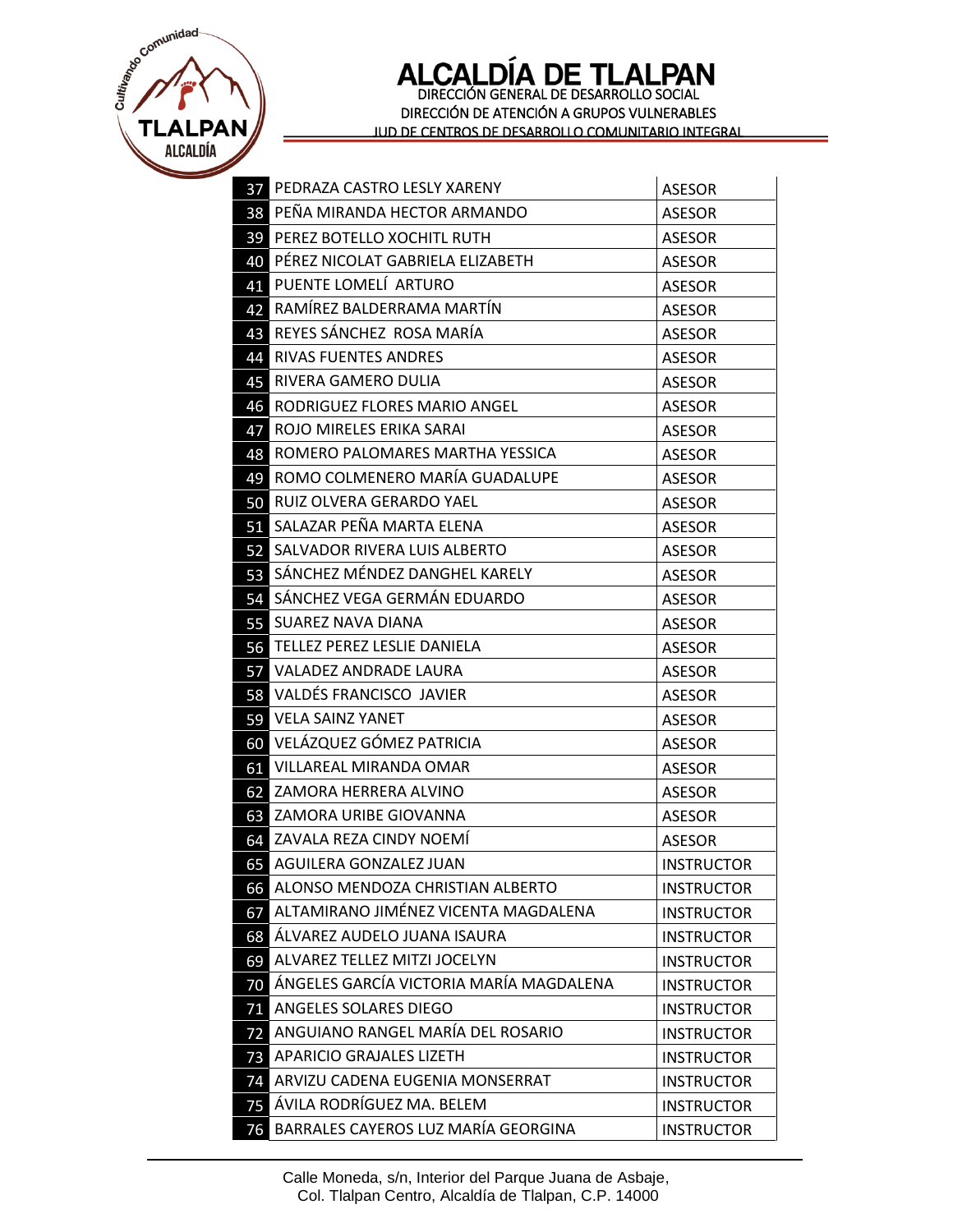E MALE TLALPAN

## ALCALDÍA DE TLALPAN DIRECCIÓN DE ATENCIÓN A GRUPOS VULNERABLES JUD DE CENTROS DE DESARROLLO COMUNITARIO INTEGRAL

| 77  | <b>BENITEZ RAMOS IRENE</b>                   | <b>INSTRUCTOR</b> |
|-----|----------------------------------------------|-------------------|
| 78  | <b>CAMACHO ÁNGELES EVA</b>                   | <b>INSTRUCTOR</b> |
| 79  | CEDILLO CRUZ LETICIA BERENICE                | <b>INSTRUCTOR</b> |
| 80  | <b>CRUZ CUEVAS MARTINA</b>                   | <b>INSTRUCTOR</b> |
| 81  | CRUZ GUERRERO MARIANA                        | <b>INSTRUCTOR</b> |
| 82  | CRUZ ROMERO NAZARIO ANTOLIN                  | <b>INSTRUCTOR</b> |
| 83  | DE LA ROSA PUGA ROSA ALICIA                  | <b>INSTRUCTOR</b> |
| 84  | DE MACEDO ASSUNCAO NEVES MATHEUS             | <b>INSTRUCTOR</b> |
| 85  | DEL CASTILLO GEORGE ERIKA                    | <b>INSTRUCTOR</b> |
| 86  | DELGADO RAMÍREZ CRISANTA GUADALUPE           | <b>INSTRUCTOR</b> |
| 87  | <b>ESQUIVEL CASTRO ALBERTO</b>               | <b>INSTRUCTOR</b> |
| 88  | <b>ESQUIVEL CASTRO RAFAEL</b>                | <b>INSTRUCTOR</b> |
| 89  | ESQUIVEL SÁNCHEZ CRISTIAN                    | <b>INSTRUCTOR</b> |
| 90  | FERNÁNDEZ DEL CASTILLO FLORES MARÍA CRISTINA | <b>INSTRUCTOR</b> |
| 91  | FERNÁNDEZ NÁJERA JORGE JAVIER                | <b>INSTRUCTOR</b> |
| 92  | FIERRO GARCÍA ARIADNA                        | <b>INSTRUCTOR</b> |
| 93  | <b>FLORES ANGELES OCTAVIO</b>                | <b>INSTRUCTOR</b> |
| 94  | FLORES HERNÁNDEZ MARÍA GABRIELA              | <b>INSTRUCTOR</b> |
| 95  | <b>FLORES MEJIA BRENDA</b>                   | <b>INSTRUCTOR</b> |
| 96  | <b>FLORES RIVERA DANIELA</b>                 | <b>INSTRUCTOR</b> |
| 97  | <b>FLORES RODRIGUEZ JUAN JAIME</b>           | <b>INSTRUCTOR</b> |
| 98  | <b>FLORES ROSALES EDITH</b>                  | <b>INSTRUCTOR</b> |
| 99  | FRANCISCO HERNÁNDEZ IRVIN ARIEL              | <b>INSTRUCTOR</b> |
| 100 | <b>GALLARDO OROZCO JENYFER SHAMEL</b>        | <b>INSTRUCTOR</b> |
| 101 | GARCÍA GODOS RICARDO ADOLFO GAVILANO         | <b>INSTRUCTOR</b> |
| 102 | <b>GARCÍA MARUEZ KISSEL</b>                  | <b>INSTRUCTOR</b> |
| 103 | <b>GARCÍA TELLEZ NORMA ESTELA</b>            | <b>INSTRUCTOR</b> |
| 104 | <b>GARCÍA VERA ANA LUISA</b>                 | <b>INSTRUCTOR</b> |
| 105 | GÓMEZ MORENO SARA GUADALUPE                  | <b>INSTRUCTOR</b> |
| 106 | <b>GOMEZ PEREZ ELVIA</b>                     | <b>INSTRUCTOR</b> |
| 107 | GONZÁLEZ DE LEÓN VALERIA                     | <b>INSTRUCTOR</b> |
| 108 | GONZÁLEZ ENRÍQUEZ AHIMARA YUNUE              | <b>INSTRUCTOR</b> |
| 109 | GONZÁLEZ SEGURA NORMA                        | <b>INSTRUCTOR</b> |
| 110 | GUADARRAMA MARTÍNEZ MARIANA                  | <b>INSTRUCTOR</b> |
| 111 | <b>GUADARRAMA TREVIÑO LUIS RODRIGO</b>       | <b>INSTRUCTOR</b> |
| 112 | <b>GUARA MARTÍN JOSÉ FRANCISCO</b>           | <b>INSTRUCTOR</b> |
| 113 | GUILLÉN ESQUIVEL BLANCA ESTELA               | <b>INSTRUCTOR</b> |
| 114 | GUTIERREZ DE LA ROSA ANA MARIA               | <b>INSTRUCTOR</b> |
| 115 | GUZMÁN RODRÍGUEZ IRMA                        | <b>INSTRUCTOR</b> |
| 116 | HARO ORTEGA MARIA EDITH                      | <b>INSTRUCTOR</b> |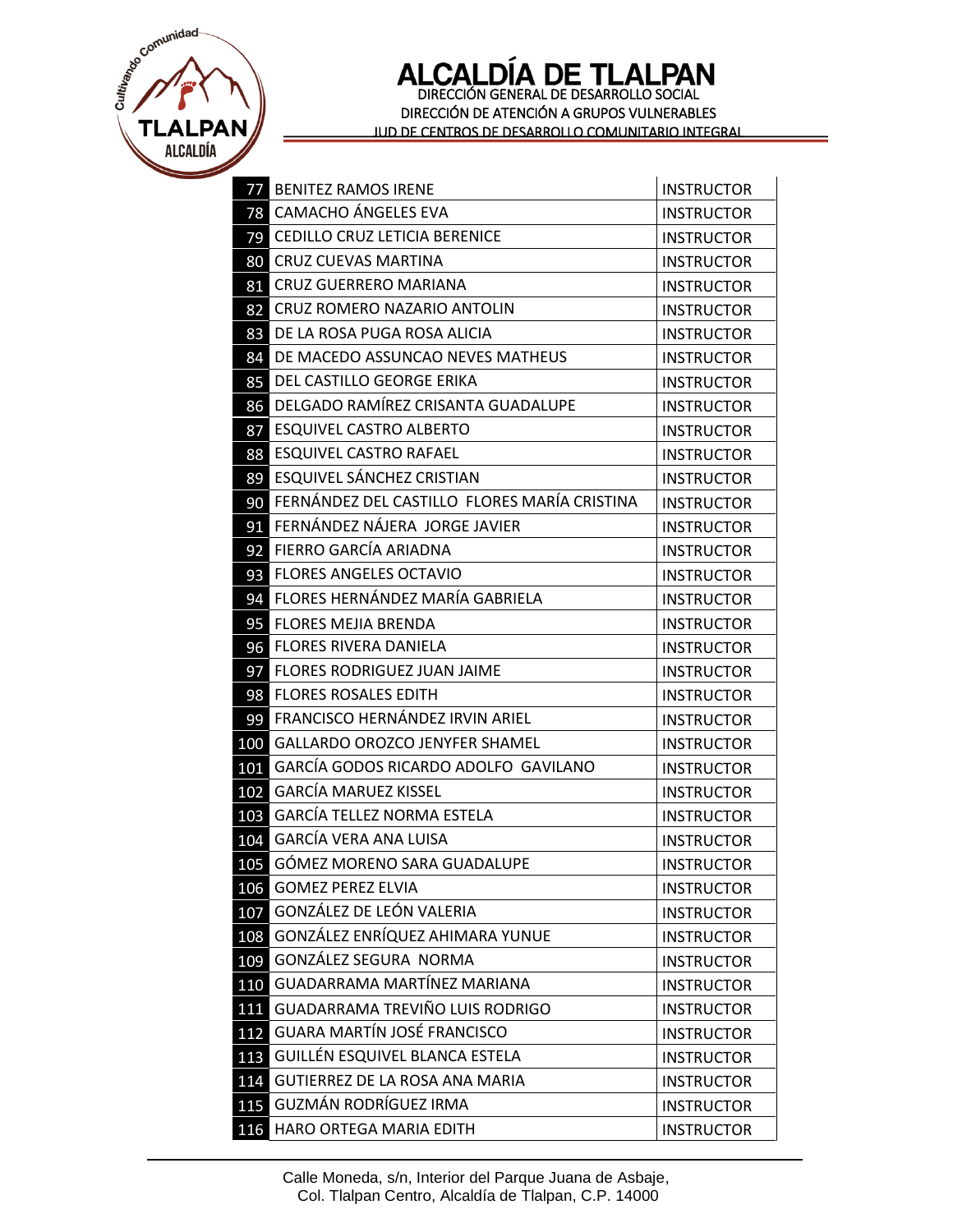E MALE **TLALPAN** ALCALDÍA

## ALCALDÍA DE TLALPAN DIRECCIÓN DE ATENCIÓN A GRUPOS VULNERABLES JUD DE CENTROS DE DESARROLLO COMUNITARIO INTEGRAL

|     | 117 HERNÁNDEZ VEGA CLAUDIA IVÓNNE   | <b>INSTRUCTOR</b> |
|-----|-------------------------------------|-------------------|
| 118 | HINOJOSA BAUTISTA ANTONIA ELBA      | <b>INSTRUCTOR</b> |
| 119 | HINOJOSA ROSAS ALEJANDRA            | <b>INSTRUCTOR</b> |
| 120 | IZQUIERDO CABALLERO VERÓNICA        | <b>INSTRUCTOR</b> |
| 121 | JIMÉNEZ SÁNCHEZ AURORA ISABEL       | <b>INSTRUCTOR</b> |
| 122 | JUÁREZ ARANA ROSALBA                | <b>INSTRUCTOR</b> |
| 123 | <b>LOBATO GORJON ERNESTO</b>        | <b>INSTRUCTOR</b> |
| 124 | LÓPEZ CRUZ HAYDÉ JULIETA GUADALUPE  | <b>INSTRUCTOR</b> |
| 125 | LÓPEZ MAYORGA VANESSA               | <b>INSTRUCTOR</b> |
| 126 | LÓPEZ PICHARDO MA. ELENA            | <b>INSTRUCTOR</b> |
| 127 | LÓPEZ SANTIAGO TINA                 | <b>INSTRUCTOR</b> |
|     | 128 LOZANO HERNÁNDEZ MARIEL         | <b>INSTRUCTOR</b> |
| 129 | LUNA RAMÍREZ CLAUDIA                | <b>INSTRUCTOR</b> |
| 130 | MAGDALENO NOLASCO IRENE             | <b>INSTRUCTOR</b> |
| 131 | MARTINEZ HERNANDEZ GETSE HANNY      | <b>INSTRUCTOR</b> |
| 132 | MARTÍNEZ JAIME DANIELA MONSERRAT    | <b>INSTRUCTOR</b> |
| 133 | MARTÍNEZ MARTÍNEZ GLORIA            | <b>INSTRUCTOR</b> |
| 134 | MARTÍNEZ MEJÍA JOSÉ MIGUEL          | <b>INSTRUCTOR</b> |
| 135 | MARTÍNEZ MONROY FERNANDO            | <b>INSTRUCTOR</b> |
| 136 | MARTÍNEZ RODRÍGUEZ YAIRA BELEM      | <b>INSTRUCTOR</b> |
| 137 | <b>MELLADO MIRELES GABRIEL</b>      | <b>INSTRUCTOR</b> |
| 138 | MÉNDEZ ROMERO JENIFER               | <b>INSTRUCTOR</b> |
| 139 | MENDOZA REYES ALICIA                | <b>INSTRUCTOR</b> |
| 140 | MIRANDA MONTES DE OCA MARÍA DOLORES | <b>INSTRUCTOR</b> |
| 141 | MIRELES RODRÍGUEZ YAZMÍN            | <b>INSTRUCTOR</b> |
| 142 | MONTERRUBIO FLORES ELVIA MARTHA     | <b>INSTRUCTOR</b> |
| 143 | MONTOYA VELAZQUEZ NAYELLI BELEM     | <b>INSTRUCTOR</b> |
| 144 | <b>MORALES BUSTOS GLORIA</b>        | <b>INSTRUCTOR</b> |
| 145 | MORALES TELLO MARÍA DEL ROCÍO       | <b>INSTRUCTOR</b> |
| 146 | MORAN VILCHIS MARÍA DE LOS ÁNGELES  | <b>INSTRUCTOR</b> |
| 147 | NAVA GUTIERREZ LORENA DE JESÚS      | <b>INSTRUCTOR</b> |
| 148 | ONOFRE ORTÍZ ALBERTO                | <b>INSTRUCTOR</b> |
| 149 | PARDIÑAS RODRÍGUEZ JORGE DAVID      | <b>INSTRUCTOR</b> |
| 150 | PEREZ JACOME GUADALUPE PATRICIA     | <b>INSTRUCTOR</b> |
| 151 | PEREZ RODRIGUEZ JUANA ANGÉLICA      | <b>INSTRUCTOR</b> |
| 152 | QUEVEDO ÁNGELES LAURA VIRIDIANA     | <b>INSTRUCTOR</b> |
| 153 | <b>QUITERIO HERNANDEZ ISABEL</b>    | <b>INSTRUCTOR</b> |
| 154 | RAMIREZ BOLAÑOS JOSÉ TEODORO MARTIN | <b>INSTRUCTOR</b> |
| 155 | RAMIREZ FLORES MARIA DEL CARMEN     | <b>INSTRUCTOR</b> |
| 156 | RAMÍREZ LÓPEZ ANA MARÍA             | <b>INSTRUCTOR</b> |